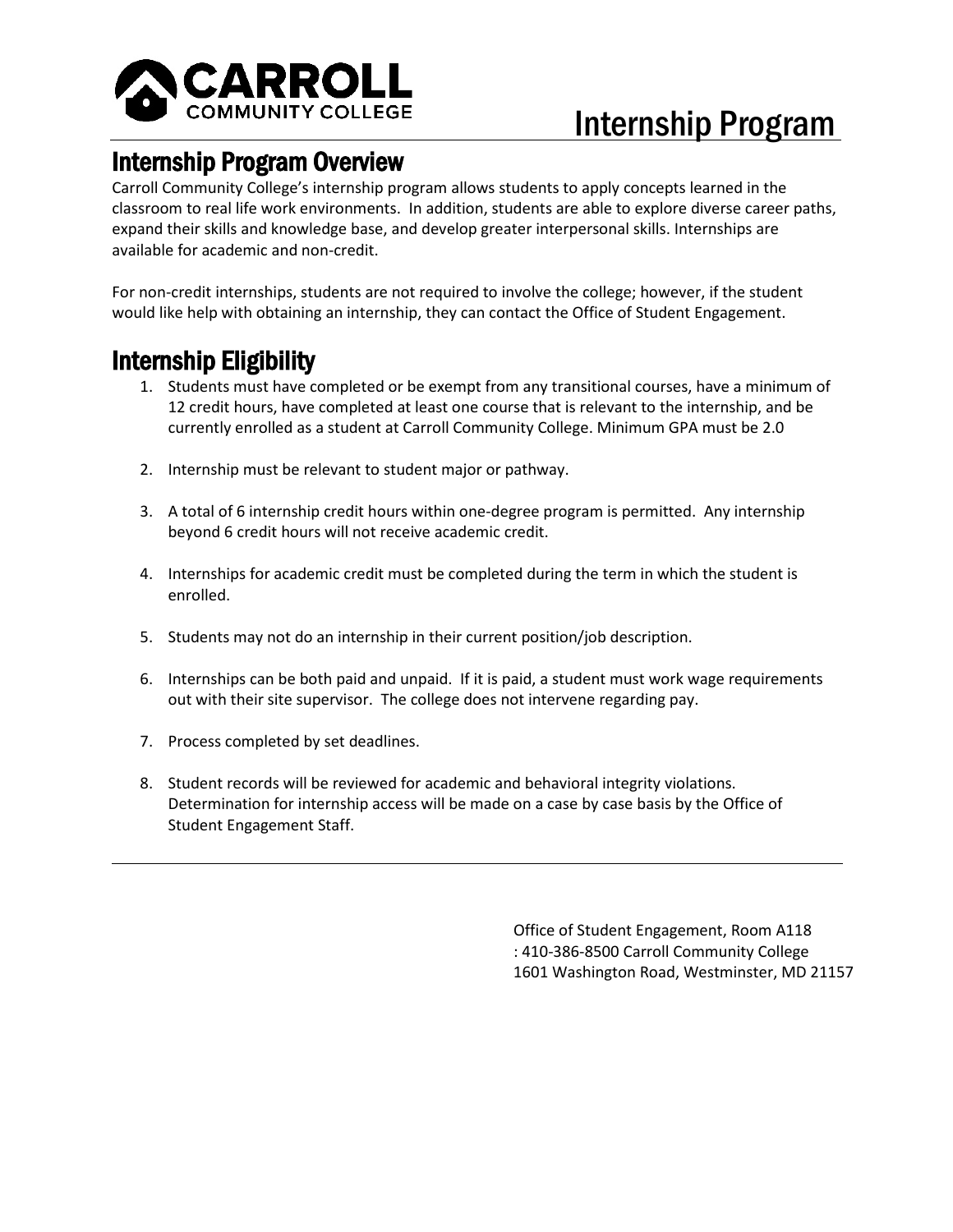## Steps in the Planning Process

- 1. Schedule a meeting with the Office of Student Engagement Staff.
- 2. Research internships at sites like www.internships.com, www.idealist.org and www.careerbuilder.com. In addition, students can brainstorm ideas with faculty.
- 3. Choose an internship that corresponds to your program of study. Contact the internship site and schedule an interview.
- 4. Have the internship site complete Memorandum of Understanding (MOU) and return to the Office of Student Engagement.
- 5. Identify faculty member to serve as your internship sponsor and notify the Office of Student Engagement. For summer internships, the student must get a Faculty Sponsor prior May 31.
- 6. Meet with the Faculty Sponsor to create the Internship Syllabus Agreement (ISA) which will contain the course outline and learning goals.
- 7. The Faculty Sponsor will submit the ISA to their Division Chair for approval.
- 8. After approval, the student will take the signed and completed ISA to the Office of Student Engagement. Staff for the final signature and registration.
- 9. Once the Office of Student Engagement. Staff has reviewed the documents and signatures, the student will take the ISA to the Registrar's Office two weeks prior to the start of the term. Follow registration enrollment and payment deadlines.

## Internship Forms

| <b>Form</b>                   | To be completed by                 | <b>Deadline</b>                       |
|-------------------------------|------------------------------------|---------------------------------------|
| Internship Syllabus Agreement | Student, Faculty Sponsor, Division | Two weeks prior to the start of the   |
| and Syllabus                  | Chair, Student Engagement          | term                                  |
| Memorandum of                 | Student, Site Supervisor, Faculty  | Two weeks prior to the start of the   |
| Understanding                 | Sponsor, Student Engagement        | term                                  |
| Weekly Hours Log              | Completed by Student, verified by  | Weekly during internship              |
|                               | Site Supervisor                    | Turned in at conclusion of internship |
| Internship Evaluation by      | Student                            | At the conclusion of the internship;  |
| Student                       |                                    | before end of term                    |
| Internship Evaluation by      | Site Supervisor                    | At the conclusion of the internship;  |
| Supervisor                    |                                    | before end of term                    |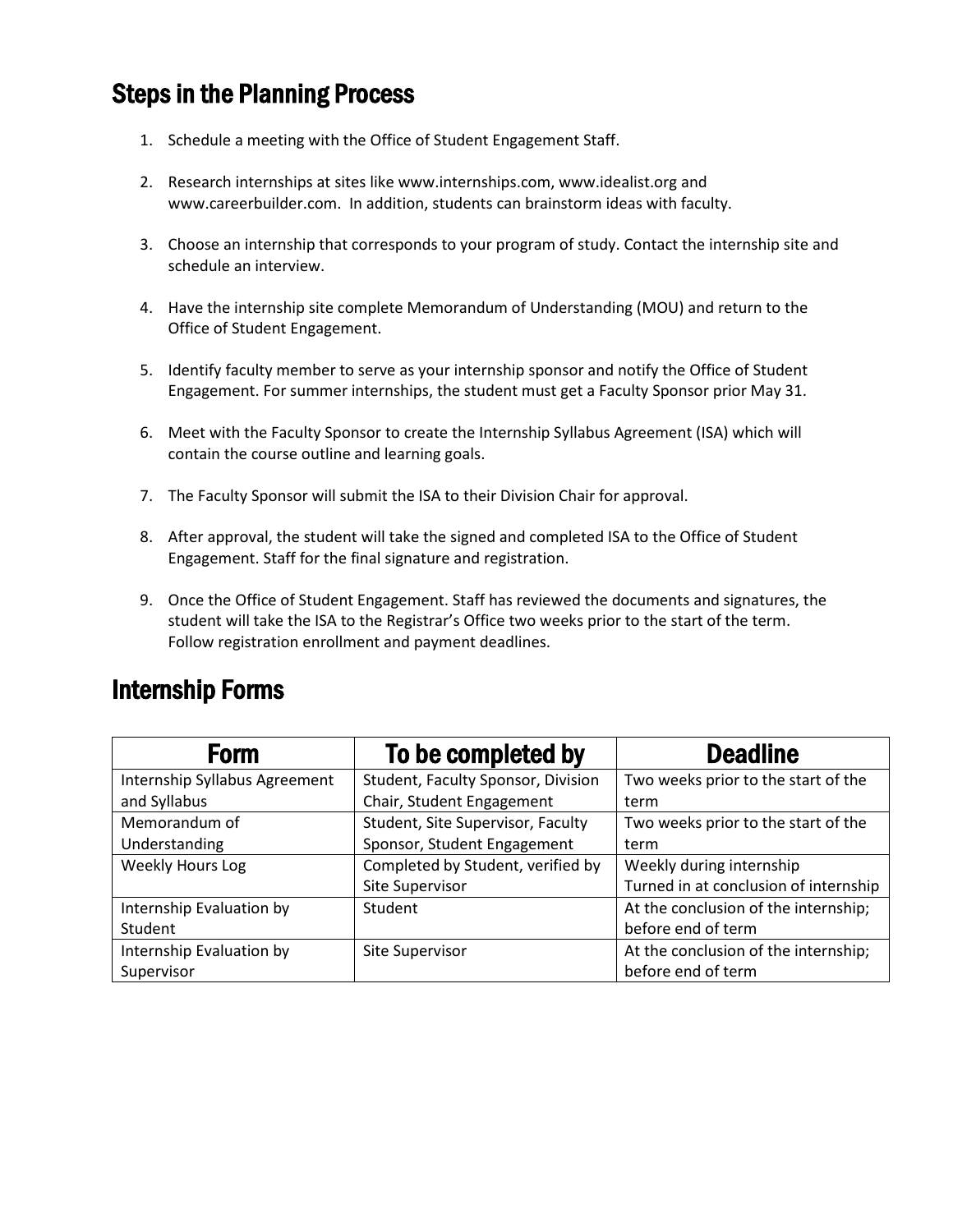

# Internship Program

**Creating Internship Learning Objectives**<br>Schedule a meeting with your Faculty Sponsor to create your learning objectives and reflection process for the internship. Learning objectives are a set of specific statements that you create to clearly and precisely describe what you intend to accomplish during your internship placement. Your learning objectives need to reflect your program of study and credit hours required to complete your internship. Your final paper will be a comprehensive reflection paper of your experience, which will examine how well you were able to apply classroom knowledge as practical job skills. Additionally, your paper should analyze how you have grown as a professional as a result of the internship. For examples, see attached ISA.

## Considerations for Developing Learning Objectives:

**When you meet with your Faculty Sponsor to create your learning objectives, you can start by identifying areas in which you can:**

- Gain new skills
- Increase your knowledge
- Improve your attitudes or behaviors

### **It is important that you:**

- Make your objectives as specific as possible, avoiding broad general statements
- Restrict your objectives to those which can be accomplished during the designated hours over a single term

## **Each learning objective should contain three kinds of information:**

- 1. A statement of what you expect to achieve through your internship experience.
- 2. An indication of the level of achievement which you expect to obtain. A clear statement of expected level of achievement reduces the effect of personal opinion and provides the basis for an objective evaluation.
- 3. Identification of the method of evaluation to be used, for example: "as judged by my internship supervisor."

*NOTE: A description of duties does not constitute a learning objective. Each learning objective must indicate some definite change that will occur during the term as a result of your internship experience***.**